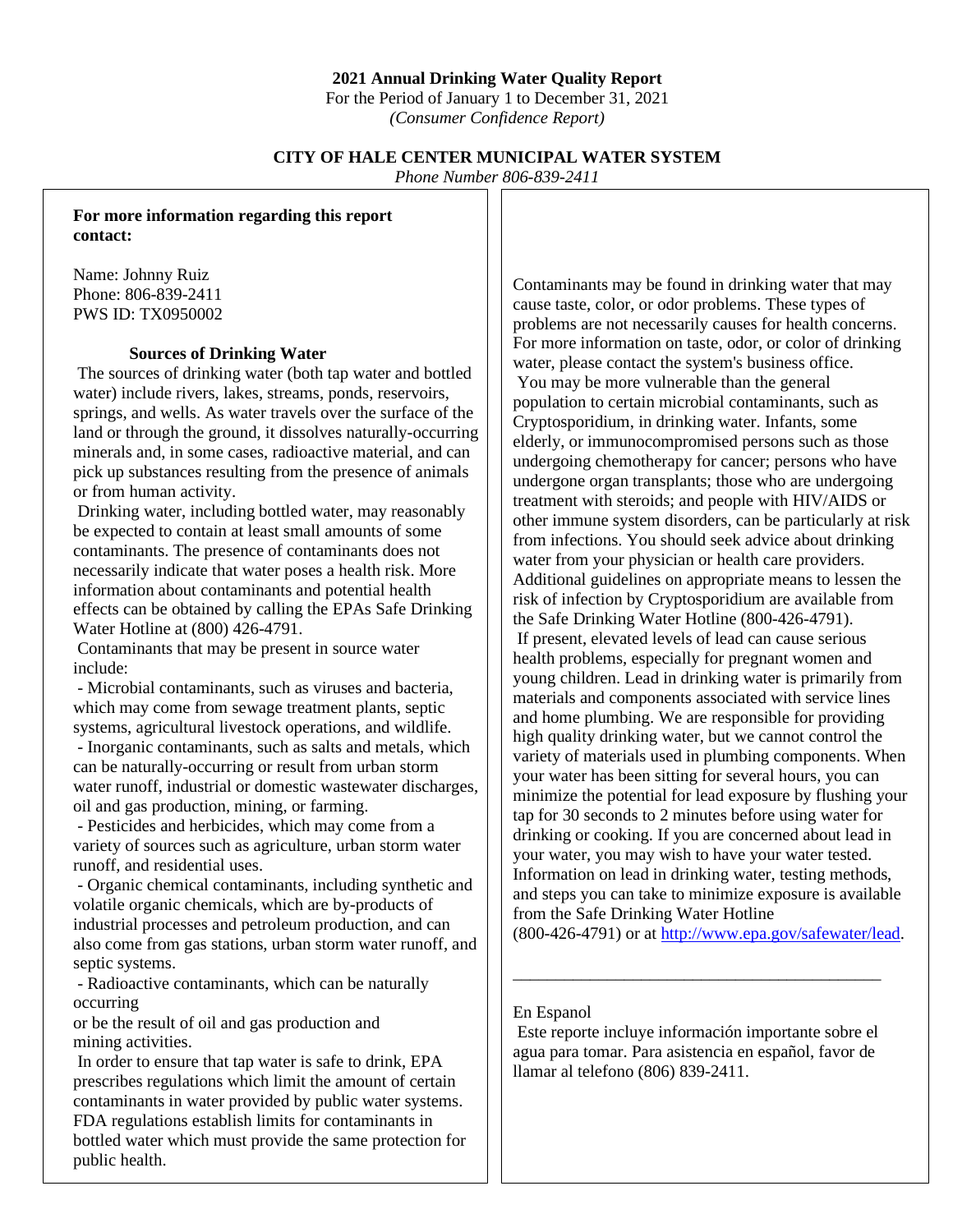### **Where do we get our drinking water?**

The source of drinking water used by the CITY OF HALE CENTER MUNICIPAL WATER SYSTEM is Ground Water.

The TCEQ completed an assessment of your source water and results indicated that some of your sources are susceptible to certain contaminants. The sampling requirements for your water system are based on this susceptibility and previous sample data. Any detection of these contaminants may be found in this Consumer Confidence Report. For more information on source water assessments and protection efforts at our system, contact Johnny Ruiz, 806-839-2411.

For more information about your sources of water, please refer to the Source Water Assessment Viewer available at the following URL: [http://www.tceq.texas.gov/gis/swaview.](http://www.tceq.texas.gov/gis/swaview)

Further details about sources and source-water assessments are available in Drinking Water Watch at the following URL: <https://dww2.tceq.texas.gov/DWW/>

| <b>Source Water Name</b> | Location               | <b>Type Water</b> |
|--------------------------|------------------------|-------------------|
| Well 3                   | 14th and Avenue E      | $GW - Ogallala$   |
| Well 4                   | $12th$ and Avenue E    | $GW - Ogallala$   |
| Well 5                   | 14th and Avenue K      | $GW - Ogallala$   |
| Well 6                   | 14th and Avenue H      | $GW - Ogallala$   |
| Well 7                   | 11th and Avenue E      | $GW - Ogallala$   |
| Well 8                   | Avenue K and Cleveland | $GW - Ogallala$   |
| Well 11                  | 15th and Avenue H      | $GW - Ogallala$   |
| Well 12                  | East of FM 1424        | $GW - Ogallala$   |
| Well 13                  | South of CR 165        | $GW - Ogallala$   |

## **Exceedance of Fluoride Secondary Constituent Level**

This is an alert about your drinking water and a cosmetic dental problem that might affect children under nine years of age. At low levels, fluoride can help prevent cavities, but children drinking water containing more than 2 milligrams per liter (mg/L) of fluoride may develop cosmetic discoloration of their permanent teeth (dental fluorosis). The drinking water provided by your community water system Hale Center has a fluoride concentration of 3.0 mg/L.

Dental fluorosis, in its moderate or severe forms, may result in a brown staining and/or pitting of the permanent teeth. This problem occurs only in developing teeth, before they erupt from the gums. Children under nine should be provided with alternative sources of drinking water or water that has been treated to remove the fluoride to avoid the possibility of staining and pitting of their permanent teeth. You may also want to contact your dentist about proper use by young children of fluoride-containing products. Older children and adults may safely drink the water.

For more information, please contact Johnny Ruiz of the City of Hale Center Municipal Water System at 806-839- 2411. Some home water treatment units are also available to remove fluoride from drinking water. To learn more about available home water treatment units, you may call NSF International at 1-877-8-NSF-HELP.

### **Water Loss**

In the water loss audit submitted to the Texas Water Development Board for the time period of Jan to Dec 2021, our system lost an estimated 6,223,818 gallons of water. If you have any questions about the water loss audit please call 806- 839-2411.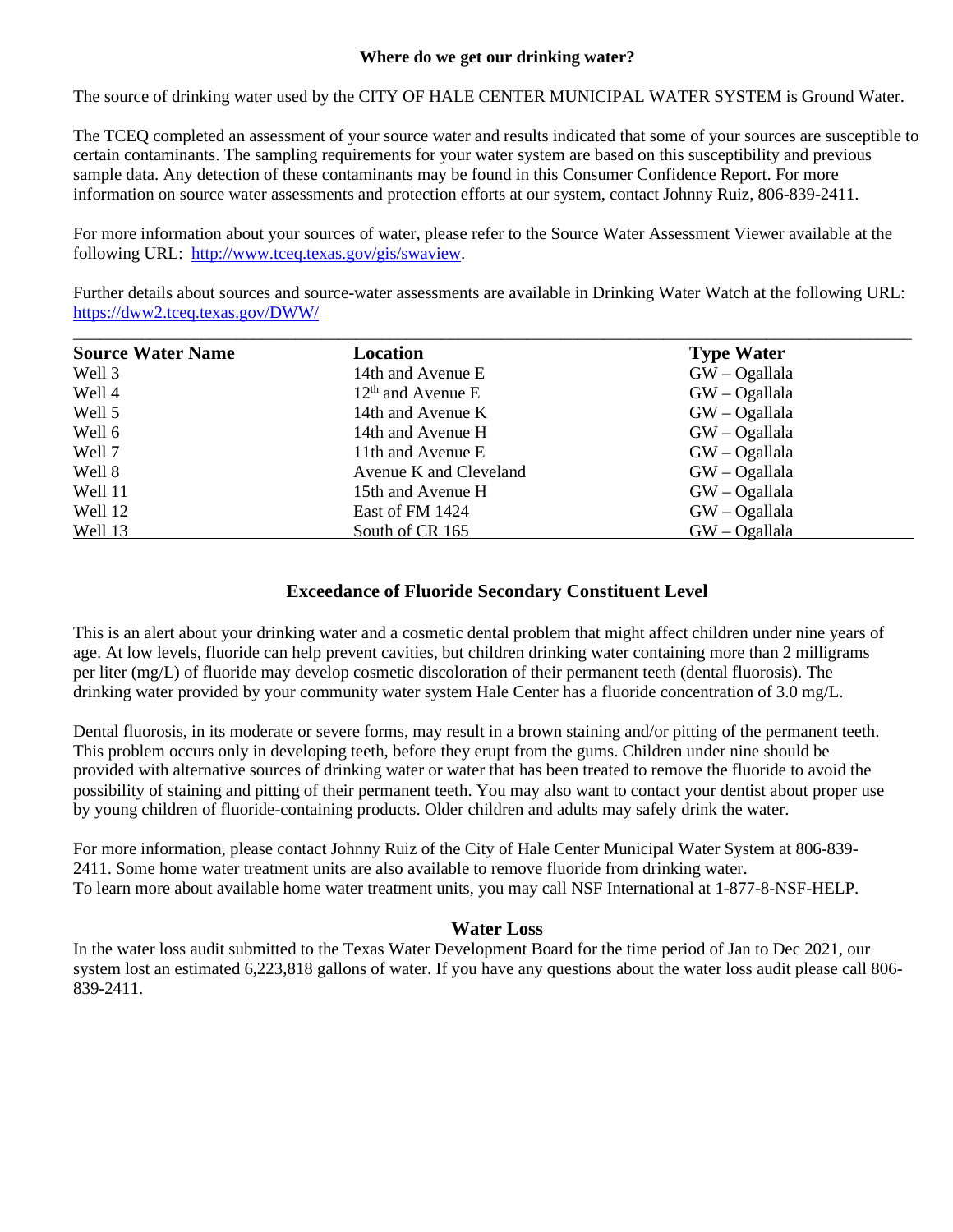| <b>Public Participation Opportunities</b>                                                                          |                      |  |  |  |  |  |
|--------------------------------------------------------------------------------------------------------------------|----------------------|--|--|--|--|--|
|                                                                                                                    |                      |  |  |  |  |  |
| Date:                                                                                                              | June 17, 2022        |  |  |  |  |  |
| Time:                                                                                                              | $11:00$ am           |  |  |  |  |  |
| Location:                                                                                                          | <b>LeMond Center</b> |  |  |  |  |  |
| Contact:                                                                                                           | Johnny Ruiz          |  |  |  |  |  |
| Phone Number:                                                                                                      | 806-839-2411         |  |  |  |  |  |
| To learn about future public meetings (concerning your drinking water), or to request to schedule one, please call |                      |  |  |  |  |  |
| us.                                                                                                                |                      |  |  |  |  |  |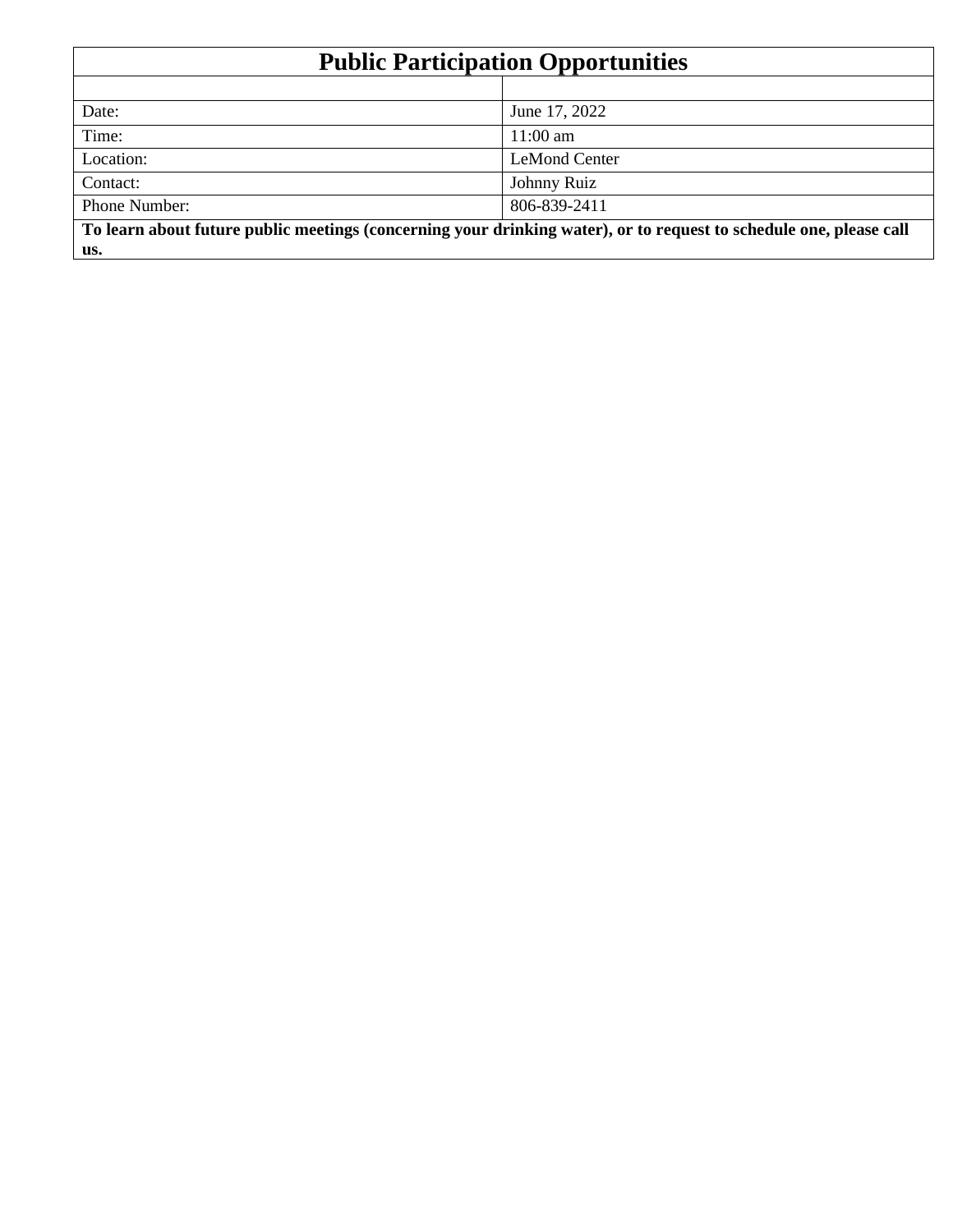# **2021 Consumer Confidence Report for Public Water System CITY OF HALE CENTER**

| This is your water quality report for January 1 to December 31, 2021 |                                                                            |                                                                                                    | For more information regarding this report contact:                                                                                                                     |  |  |  |  |
|----------------------------------------------------------------------|----------------------------------------------------------------------------|----------------------------------------------------------------------------------------------------|-------------------------------------------------------------------------------------------------------------------------------------------------------------------------|--|--|--|--|
| Hale County, TX.                                                     | CITY OF HALE CENTER provides ground water from Ogallala Aquifer located in |                                                                                                    | Name Johnny Ruiz                                                                                                                                                        |  |  |  |  |
|                                                                      |                                                                            |                                                                                                    | Phone 806-839-2411                                                                                                                                                      |  |  |  |  |
|                                                                      |                                                                            |                                                                                                    | Este reporte incluye información importante sobre el agua para tomar. Para asistencia en español, favor de<br>llamar al telefono (806)839-2411.                         |  |  |  |  |
|                                                                      | <b>Definitions and Abbreviations</b>                                       |                                                                                                    |                                                                                                                                                                         |  |  |  |  |
|                                                                      | Definitions and Abbreviations                                              | The following tables contain scientific terms and measures, some of which may require explanation. |                                                                                                                                                                         |  |  |  |  |
|                                                                      | Action Level:                                                              |                                                                                                    | The concentration of a contaminant which, if exceeded, triggers treatment or other requirements which a water system must follow.                                       |  |  |  |  |
| Avg:                                                                 |                                                                            | Regulatory compliance with some MCLs are based on running annual average of monthly samples.       |                                                                                                                                                                         |  |  |  |  |
|                                                                      | Level 1 Assessment:                                                        | system.                                                                                            | A Level 1 assessment is a study of the water system to identify potential problems and determine (if possible) why total coliform bacteria have been found in our water |  |  |  |  |
|                                                                      | Level 2 Assessment:                                                        | and/or why total coliform bacteria have been found in our water system on multiple occasions.      | A Level 2 assessment is a very detailed study of the water system to identify potential problems and determine (if possible) why an E. coli MCL violation has occurred  |  |  |  |  |
|                                                                      | Maximum Contaminant Level or MCL:                                          |                                                                                                    | The highest level of a contaminant that is allowed in drinking water. MCLs are set as close to the MCLGs as feasible using the best available treatment technology.     |  |  |  |  |
|                                                                      | Maximum Contaminant Level Goal or MCLG:                                    |                                                                                                    | The level of a contaminant in drinking water below which there is no known or expected risk to health. MCLGs allow for a margin of safety.                              |  |  |  |  |
|                                                                      | Maximum residual disinfectant level or MRDL:                               | contaminants.                                                                                      | The highest level of a disinfectant allowed in drinking water. There is convincing evidence that addition of a disinfectant is necessary for control of microbial       |  |  |  |  |
|                                                                      | Maximum residual disinfectant level goal or MRDLG:                         | control microbial contaminants.                                                                    | The level of a drinking water disinfectant below which there is no known or expected risk to health. MRDLGs do not reflect the benefits of the use of disinfectants to  |  |  |  |  |
| <b>MFL</b>                                                           |                                                                            | million fibers per liter (a measure of asbestos)                                                   |                                                                                                                                                                         |  |  |  |  |
| mrem:                                                                |                                                                            | millirems per year (a measure of radiation absorbed by the body)                                   |                                                                                                                                                                         |  |  |  |  |
| na:                                                                  |                                                                            | not applicable.                                                                                    |                                                                                                                                                                         |  |  |  |  |
| <b>NTU</b>                                                           |                                                                            | nephelometric turbidity units (a measure of turbidity)                                             |                                                                                                                                                                         |  |  |  |  |
| pCi/L                                                                |                                                                            | picocuries per liter (a measure of radioactivity)                                                  |                                                                                                                                                                         |  |  |  |  |
|                                                                      |                                                                            |                                                                                                    |                                                                                                                                                                         |  |  |  |  |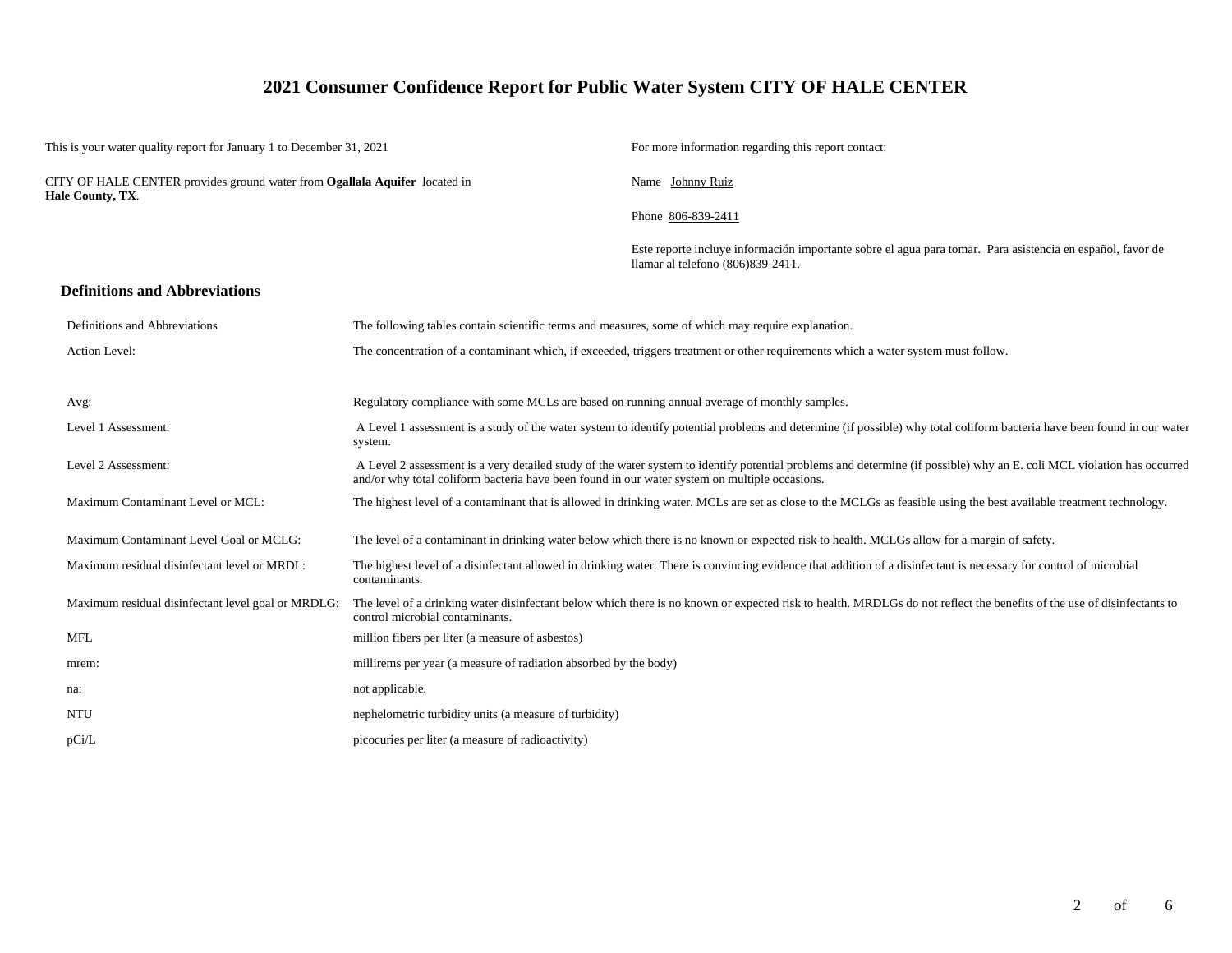### **Definitions and Abbreviations**

| ppb:                       | micrograms per liter or parts per billion                                           |
|----------------------------|-------------------------------------------------------------------------------------|
| ppm:                       | milligrams per liter or parts per million                                           |
| ppq                        | parts per quadrillion, or picograms per liter $(pg/L)$                              |
| ppt                        | parts per trillion, or nanograms per liter $(ng/L)$                                 |
| Treatment Technique or TT: | A required process intended to reduce the level of a contaminant in drinking water. |

## **Information about your Drinking Water**

The sources of drinking water (both tap water and bottled water) include rivers, lakes, streams, ponds, reservoirs, springs, and wells. As water travels over the surface of the land or through the ground, it dissolves naturally-occurring minerals and, in some cases, radioactive material, and can pick up substances resulting from the presence of animals or from human activity.

Drinking water, including bottled water, may reasonably be expected to contain at least small amounts of some contaminants. The presence of contaminants does not necessarily indicate that water poses a health risk. More information about contaminants and potential health effects can be obtained by calling the EPAs Safe Drinking Water Hotline at (800) 426-4791.

Contaminants that may be present in source water include:

- Microbial contaminants, such as viruses and bacteria, which may come from sewage treatment plants, septic systems, agricultural livestock operations, and wildlife.

- Inorganic contaminants, such as salts and metals, which can be naturally-occurring or result from urban storm water runoff, industrial or domestic wastewater discharges, oil and gas production, mining, or farming.

- Pesticides and herbicides, which may come from a variety of sources such as agriculture, urban storm water runoff, and residential uses.

- Organic chemical contaminants, including synthetic and volatile organic chemicals, which are by-products of industrial processes and petroleum production, and can also come from gas stations, urban storm water runoff, and septic systems.

- Radioactive contaminants, which can be naturally-occurring or be the result of oil and gas production and mining activities.

In order to ensure that tap water is safe to drink, EPA prescribes regulations which limit the amount of certain contaminants in water provided by public water systems. FDA regulations establish limits for contaminants in bottled water which must provide the same protection for public health.

Contaminants may be found in drinking water that may cause taste, color, or odor problems. These types of problems are not necessarily causes for health concerns. For more information on taste, odor, or color of drinking water, please contact the system's business office.

You may be more vulnerable than the general population to certain microbial contaminants, such as Cryptosporidium, in drinking water. Infants, some elderly, or immunocompromised persons such as those undergoing chemotherapy for cancer; persons who have undergone organ transplants; those who are undergoing treatment with steroids; and people with HIV/AIDS or other immune system disorders, can be particularly at risk from infections. You should seek advice about drinking water from your physician or health care providers. Additional guidelines on appropriate means to lessen the risk of infection by Cryptosporidium are available from the Safe Drinking Water Hotline (800-426-4791).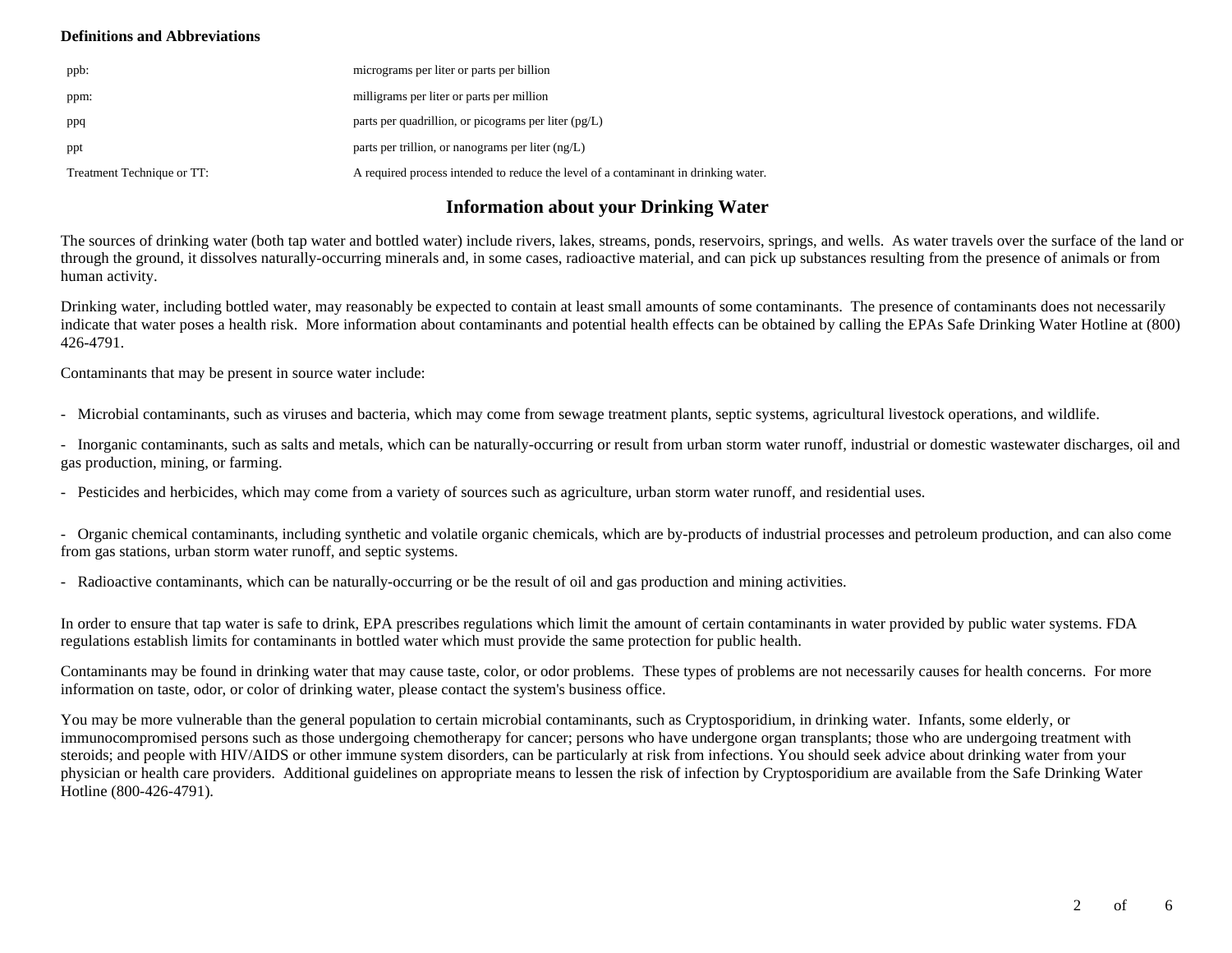If present, elevated levels of lead can cause serious health problems, especially for pregnant women and young children. Lead in drinking water is primarily from materials and components associated with service lines and home plumbing. We are responsible for providing high quality drinking water, but we cannot control the variety of materials used in plumbing components. When your water has been sitting for several hours, you can minimize the potential for lead exposure by flushing your tap for 30 seconds to 2 minutes before using water for drinking or cooking. If you are concerned about lead in your water, you may wish to have your water tested. Information on lead in drinking water, testing methods, and steps you can take to minimize exposure is available from the Safe Drinking Water Hotline or at http://www.epa.gov/safewater/lead.

This is an alert about your drinking water and a cosmetic dental problem that might affect children under nine years of age. At low levels, fluoride can help prevent cavities, but children drinking water containing more than 2 milligrams per liter (mg/L) of fluoride may develop cosmetic discoloration of their permanent teeth (dental fluorosis). The drinking water provided by your community water system, City of Hale Center, has a fluoride concentration of 4.0 mg/L.

Dental fluorosis, in its moderate or severe forms, may result in a brown staining and/or pitting of the permanent teeth. This problem occurs only in developing teeth, before they erupt from the gums. Children under nine should be provided with alternative sources of drinking water or water that has been treated to remove the fluoride to avoid the possibility of staining and pitting of their permanent teeth. You may also want to contact your dentist about proper use by young children of fluoride-containing products. Older children and adults may safely drink the water.

For more information, please call Johnny Ruiz of City of Hale Center at 806-839-2411. Some home water treatment units are also available to remove fluoride from drinking water. To learn more about available home water treatment units, you may call NSF International at 1-877-8-NSF-HELP.

#### **Information about Source Water**

TCEQ completed an assessment of your source water, and results indicate that some of our sources are susceptible to certain contaminants. The sampling requirements for your water system is based on this susceptibility and previous sample data. Any detections of these contaminants will be found in this Consumer Confidence Report. For more information on source water assessments and protection efforts at our system contact Johnny Ruiz at 806-839-2411.

| <b>Lead and Copper</b> | <b>Date Sampled</b> | <b>MCLG</b> | <b>Action Level (AL)</b> | 90th Percentile | # Sites Over AL | <b>Units</b> | <b>Violation</b> | <b>Likely Source of Contamination</b>                                                                        |
|------------------------|---------------------|-------------|--------------------------|-----------------|-----------------|--------------|------------------|--------------------------------------------------------------------------------------------------------------|
| Copper                 | 09/12/2019          |             | ر                        | 0.11            |                 | ppm          |                  | Erosion of natural deposits; Leaching from wood<br>preservatives; Corrosion of household plumbing<br>systems |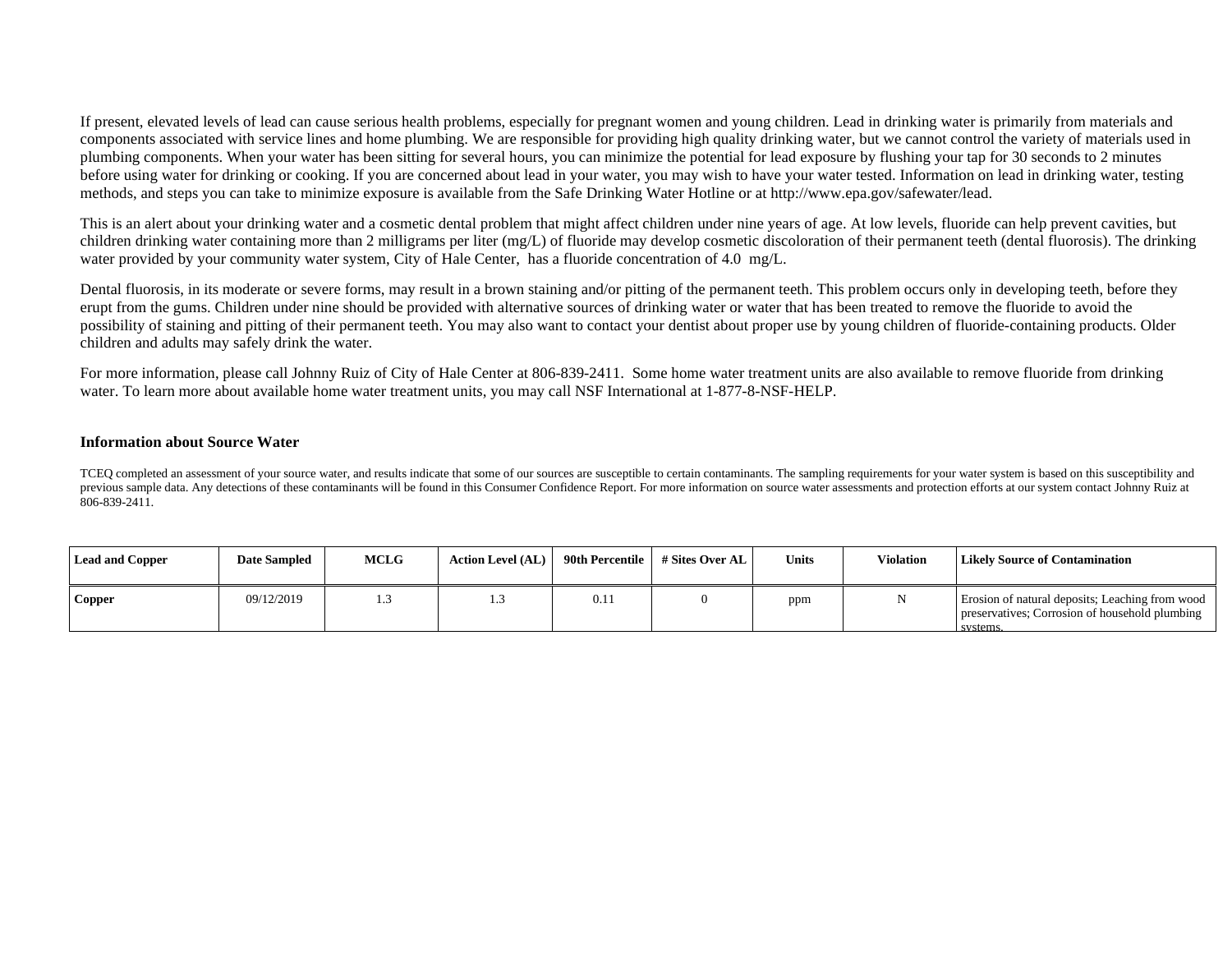# **2021 Water Quality Test Results**

| <b>Disinfection By-Products</b> | <b>Collection Date</b> | <b>Highest Level</b><br><b>Detected</b> | <b>Range of Individual</b><br><b>Samples</b> | <b>MCLG</b>              | <b>MCL</b> | <b>Units</b> | <b>Violation</b> | <b>Likely Source of Contamination</b>      |
|---------------------------------|------------------------|-----------------------------------------|----------------------------------------------|--------------------------|------------|--------------|------------------|--------------------------------------------|
| Haloacetic Acids (HAA5)         | 202                    |                                         | $-1$                                         | No goal for the<br>total | 60         | ppb          |                  | By-product of drinking water disinfection. |

\*The value in the Highest Level or Average Detected column is the highest average of all HAA5 sample results collected at a location over a year

\*The value in the Highest Level or Average Detected column is the highest average of all TTHM sample results collected at a location over a year

| <b>Inorganic Contaminants</b>     | <b>Collection Date</b> | <b>Highest Level</b><br><b>Detected</b> | <b>Range of Individual</b><br><b>Samples</b> | <b>MCLG</b>    | <b>MCL</b> | <b>Units</b> | <b>Violation</b> | <b>Likely Source of Contamination</b>                                                                                            |
|-----------------------------------|------------------------|-----------------------------------------|----------------------------------------------|----------------|------------|--------------|------------------|----------------------------------------------------------------------------------------------------------------------------------|
| Arsenic                           | 2021                   | 2.1                                     | $2.1 - 2.1$                                  | $\Omega$       | 10         | ppb          | N                | Erosion of natural deposits; Runoff from orchards;<br>Runoff from glass and electronics production wastes.                       |
| Asbestos                          | 2021                   | 0.5911                                  | $0.5911 - 0.5911$                            | $\mathcal{I}$  |            | <b>MFL</b>   | N                | Decay of asbestos cement water mains; Erosion of<br>natural deposits.                                                            |
| <b>Barium</b>                     | 2021                   | 0.13                                    | $0.13 - 0.13$                                | $\overline{c}$ |            | ppm          | N                | Discharge of drilling wastes; Discharge from metal<br>refineries; Erosion of natural deposits.                                   |
| <b>Chromium</b>                   | 2021                   | 3.4                                     | $3.4 - 3.4$                                  | 100            | 100        | ppb          | N                | Discharge from steel and pulp mills; Erosion of<br>natural deposits.                                                             |
| <b>Fluoride</b>                   | 2021                   | 3                                       | $2.97 - 2.97$                                | $\overline{4}$ | 4.0        | ppm          | N                | Erosion of natural deposits; Water additive which<br>promotes strong teeth; Discharge from fertilizer and<br>aluminum factories. |
| Nitrate [measured as<br>Nitrogen] | 2021                   | $\mathcal{R}$                           | $1.63 - 2.5$                                 | 10             | 10         | ppm          | N                | Runoff from fertilizer use; Leaching from septic<br>tanks, sewage; Erosion of natural deposits.                                  |